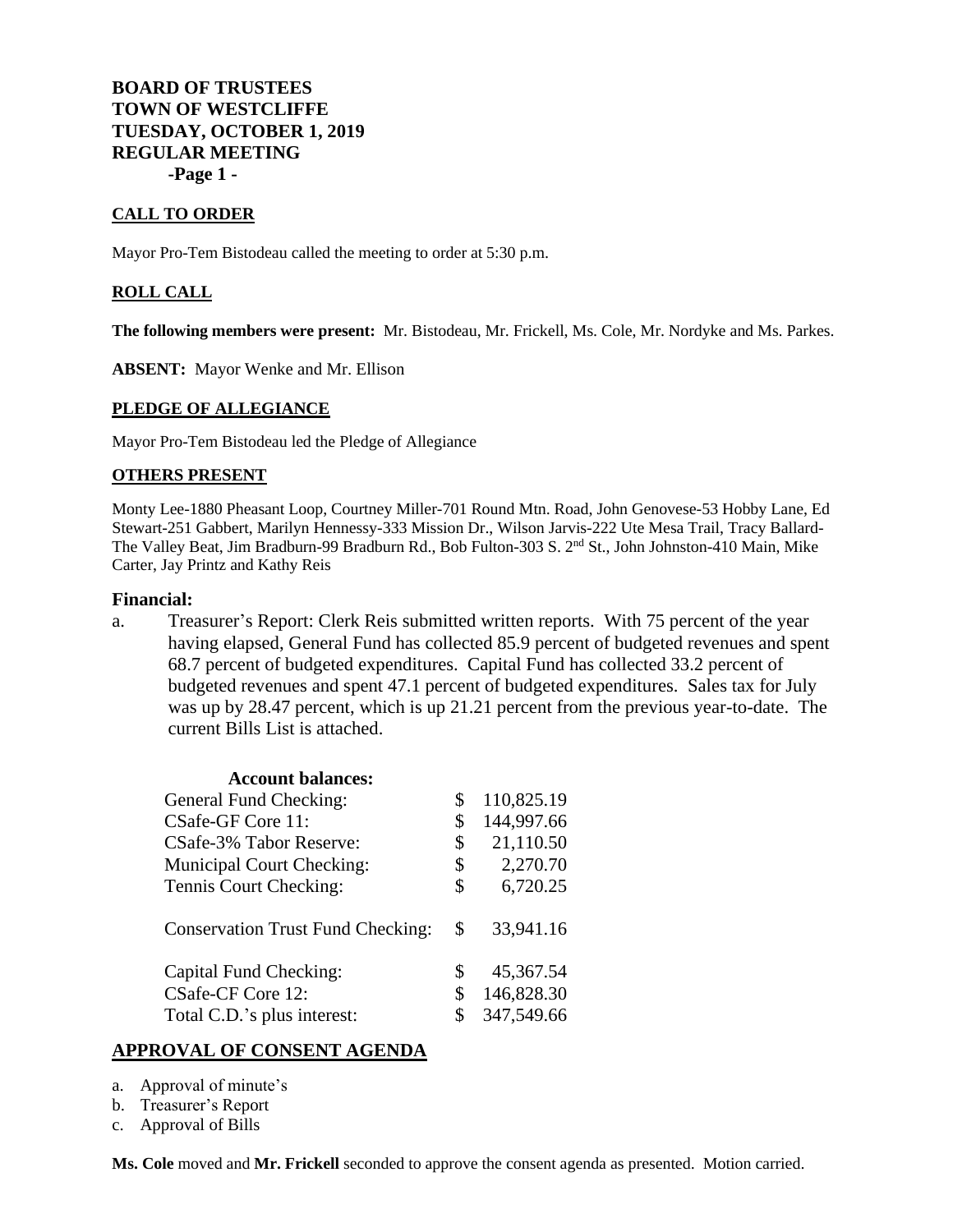# **BOARD OF TRUSTEES TOWN OF WESTCLIFFE TUESDAY, OCTOBER 1, 2019 REGULAR MEETING -Page 2 -**

# **OLD BUSINESS**

None

# **NEW BUSINESS**

# **a. Presentation for improvements at the Smokey Jack Observatory-Jim Bradburn.**

Jim Bradburn representing Dark Skies explained they would like the following improvements by the Observatory. There have been approximately 700 people from May through October in the last year. We are estimated there will be well over 1,000 people visiting this year. It is too crowded; people can't see or hear. We are proposing to improve the safety and size. Install a metal railing along the trail from Adams Blvd. to the observatory for safety; expand the flat are to the south of the existing area put six 6'diameter slabs with power to allow people to put their telescopes;

On the natural hillside above the observatory along the trail put in a small-scale amphitheater (using rock) need to put a screen up to project onto.

The estimated cost stone work between \$15,000 and \$25,000. It requires permission to use the land in this fashion and ask for financial help from the Board of Trustees.

The board members all agreed that Phase 1 is a needed. There were hopes that grants would be available. Phase 2 for financial consideration would need to be discussed during the Town's budget for 2020.

Jim Bradburn said they will fine tune this and work with Mike Carter.

**ACTION: Ms. Parkes** moved and **Mr. Nordyke** seconded to approve moving forward with phase 1 to expand the Smokey Jack Observatory. Motion carried.

# **b. Presentation – setting up large models of the Solar System-Courtney Miller.**

Courtney Miller on behalf of Dark Skies and Monty Lee representing the Rotary Club presented a Planet Walk Westcliffe and Silver Cliff Adventure. It is a walk through a 3-D scale model of the solar system, set up through both Town's. It would include nine or ten stations; one for the sun and one for each planet. It would start with the sun station and follow the path to each of the planets in the solar system. This would lead you through both Town. A person would experience the size and scale of the solar system, the distance between the planets, learning about the solar system. It would lead people through the Town's giving them opportunity to shop.

Monty Lee representing Rotary explained that you could use pavers to represent the sun. The size of the scale of the planets have not been determined. There are many aspects that need to be worked through (CDOT and working with the businesses).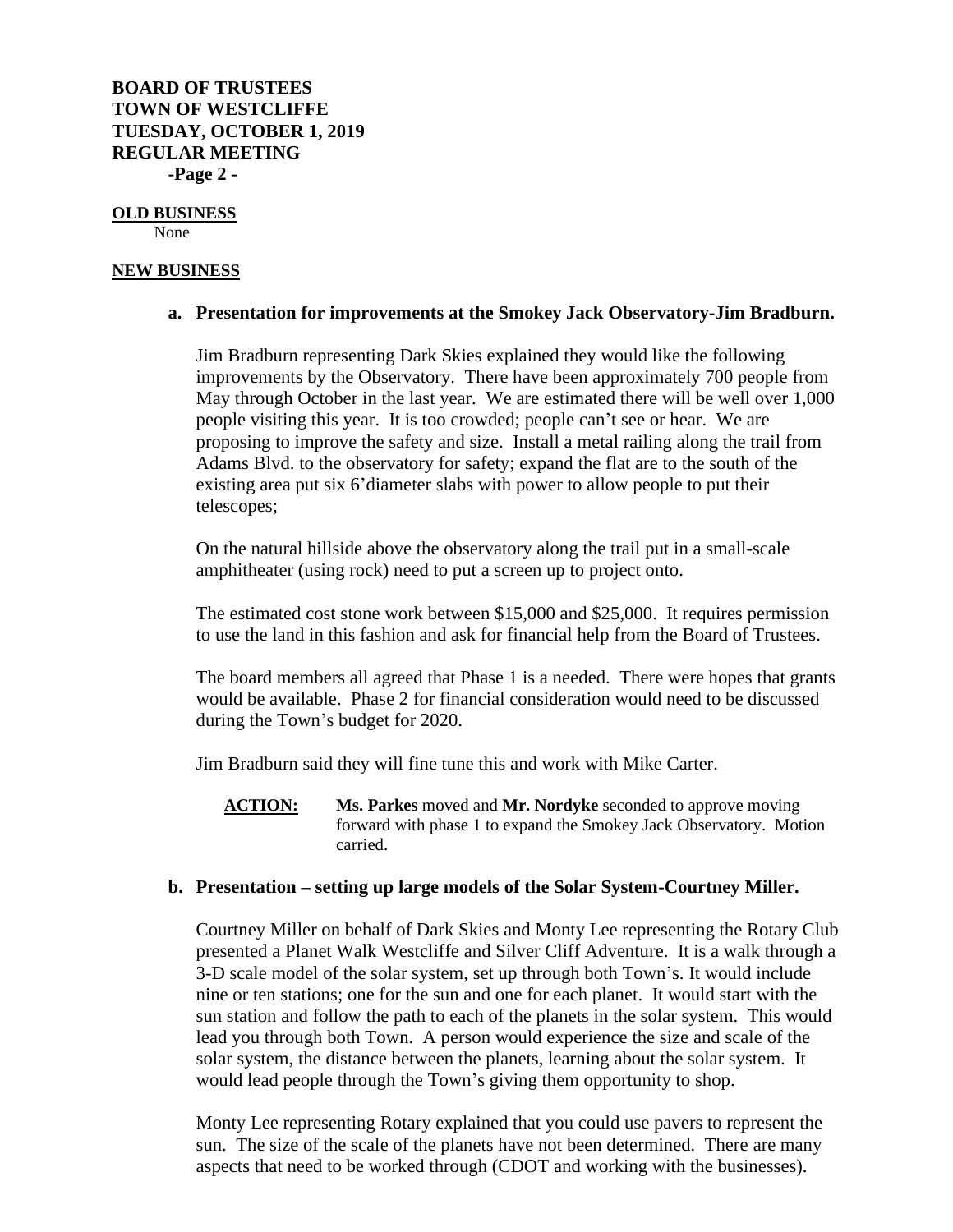#### **NEW BUSINESS CONTINUED**

Rotary can help raises funds; the hopes is not to have the Town put any funds toward this. The school is one percent behind this. Rotary's benefit is to put a small plaque on the stations. It will be low maintenance. The Board of Trustees all agreed this is an exciting project.

Mike Carter explained that CDOT has a formula that only allows a certain number of signs in their right-of-way. If we put the signs outside their right-of-way, we can put them where we want.

**ACTION: Mr. Frickell** moved and **Ms. Parkes** seconded to support this effort. Motion carried.

# **c. Consideration of approving Lease/Maintenance agreement between the Town and San Isabel Land Protection Trust.**

Mayor Pro-Tem Bistodeau explained that the current agreement expires October 16, and would entertain a motion to extend it until the end of the year giving them time to revise it, coming back to us with changes.

**ACTION: Ms. Parkes** moved and **Ms. Cole s**econded to approve extending the current agreement until December 31, 2019. Motion carried.

# **d. Consideration of request to approve an Intergovernmental Agreement between the Town of Westcliffe, Silver Cliff and Custer County for a Fiber Broadband Network Infrastructure Plan-Commissioner Canda and Mayor Pro-Tem Wenzel.**

Mayor Pro-Tem Bistodeau stated there are many unanswered questions. We need time to meet with the Carmel group prior to making a decision. It was suggested we schedule a workshop followed by a special meeting. He would like to invite John Genovese as he has a lot of knowledge in this field. We need to be cautious and make sure we are making the correct decision. Mayor Wenke will be back prior to the meeting. He would entertain a motion to postpone the decision until we have had this meeting. The meeting was scheduled for Thursday, the  $10<sup>th</sup>$  at  $3:00$  p.m.

It was decided that John Genovese will set the agenda and will propose a slate of questions, communicating with Mike Carter.

## **e. Presentation of the 2020 Proposed Budget (No discussion/No decisions).**

The 2020 proposed budget was presented. No discuss and no decisions were made.

#### **f. Schedule budget workshop.**

The budget workshop was scheduled for Wednesday, November  $6<sup>th</sup>$  at 3:00 p.m. It was determined to keep the regular meeting agenda light.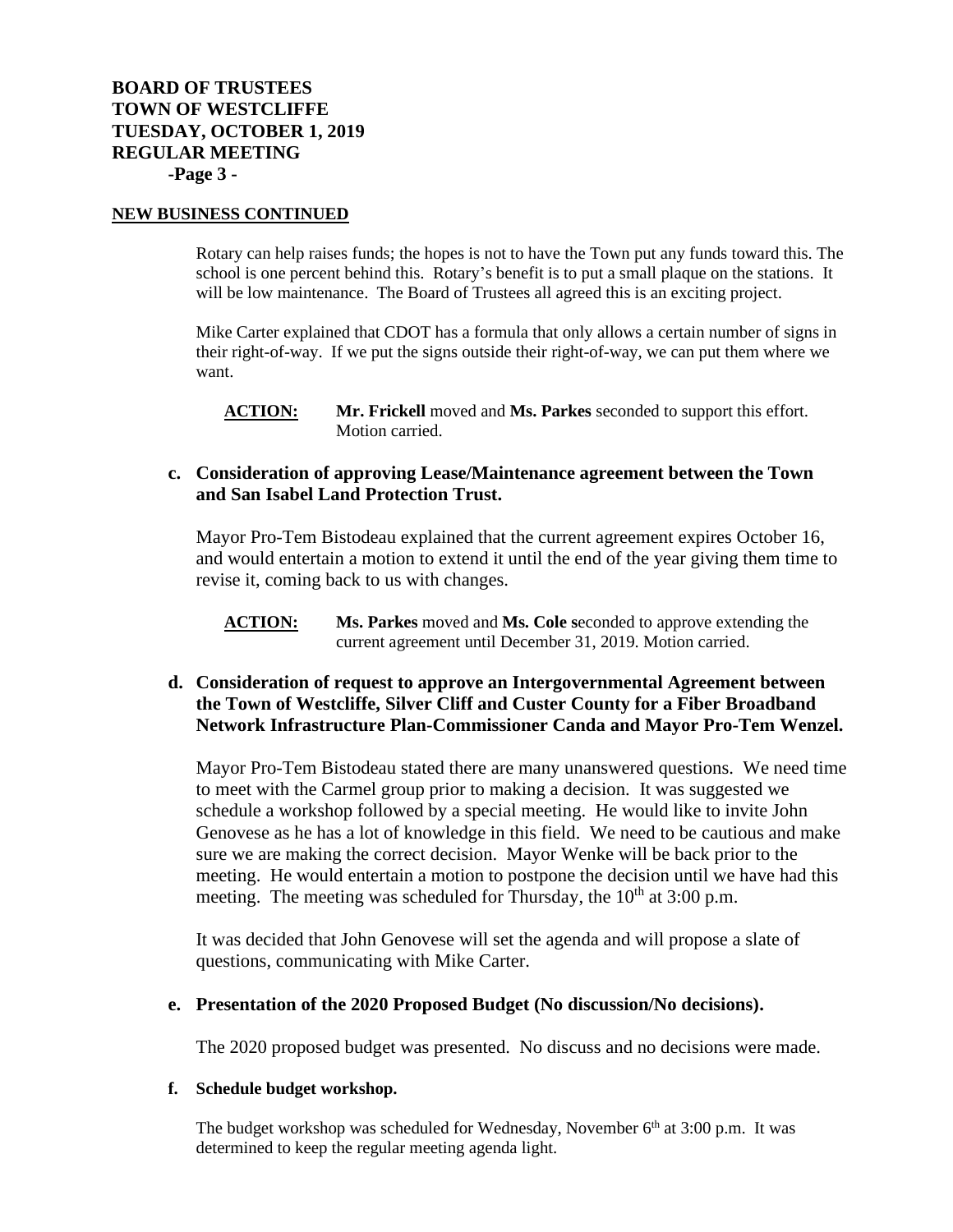#### **NEW BUSINESS CONTINUED**

## **g. Consideration of request to approve Ord. 8-2019 amending Title 7, Excavation, Chapter 1 - Permit Required and Chapter 2 - Permit Application.**

Mike Carter explained that the major changes are: Excavation permits for Black Hills, Centurylink and Round Mtn. were free in the current code, free permits will no longer exist; annual permits will no longer be, each job will require a permit and pay for it; a bond requirement was limited, this has been increased as well as the extending the time of the bond and insurance requirement. Each job will be inspected just like all other permits.

**ACTION: Mr. Nordyke** moved and **Mr. Frickell** seconded to approve Ordinance 8- 2019 amending Title 7. Motion carried.

## **h. Update Capital Improvements Plan**

An updated plan was presented with additional information to be published in the papers. Mike Carter explained the update. The current approved February 6, 2018 Capital Improvements Plan is on the left-hand side of the page with the proposed plan on the righthand side proposed for the next few years. This will be reviewed at the budget workshop and then approved along with the budget in December.

Clerk Reis compiled information for the voters regarding what our Capital Reserve policy is and what actual balances in all our accounts as of September  $30<sup>th</sup>$ . Also answered questions brought up. She suggested putting it in both papers as a one-page ad. It was also suggested to put in The Valley Beat. It answers questions as to when the Capital Improvement Plan was adopted, the amount of the Lease/Purchase with First State Bank of Colorado, how much was the renovation on this building, what was the sale of 305 Main and what did it pay for. This information will go in next week. The Board of Trustees agreed.

#### **i. Reschedule the November meeting.**

The November meeting is rescheduled for Wednesday, November 6, at 5:30 p.m. due to the special election.

#### **j. Strategic Plan update.**

Clerk Reis reported some updates have been done regarding the following: Tax incentives (samples are in the budget book); Debbie Adams with the Tourism Board will attend the December meeting to update the BOT; the SBDC classes are in progress; Cathy Snow would like clarifications as to what we are looking for with identifying the target market; create signage-CART will pay for and present two designs to be considered.

Mr. Bistodeau reported he has talked with the school regarding cleaning up the entry points on Highway 69 and 96. He has talked with Andrew-the Student Council Director; they will be having a meeting next week. Mayor Wenke will talk to the Tourism Board regarding appointing a trustee as a permanent member on that board.